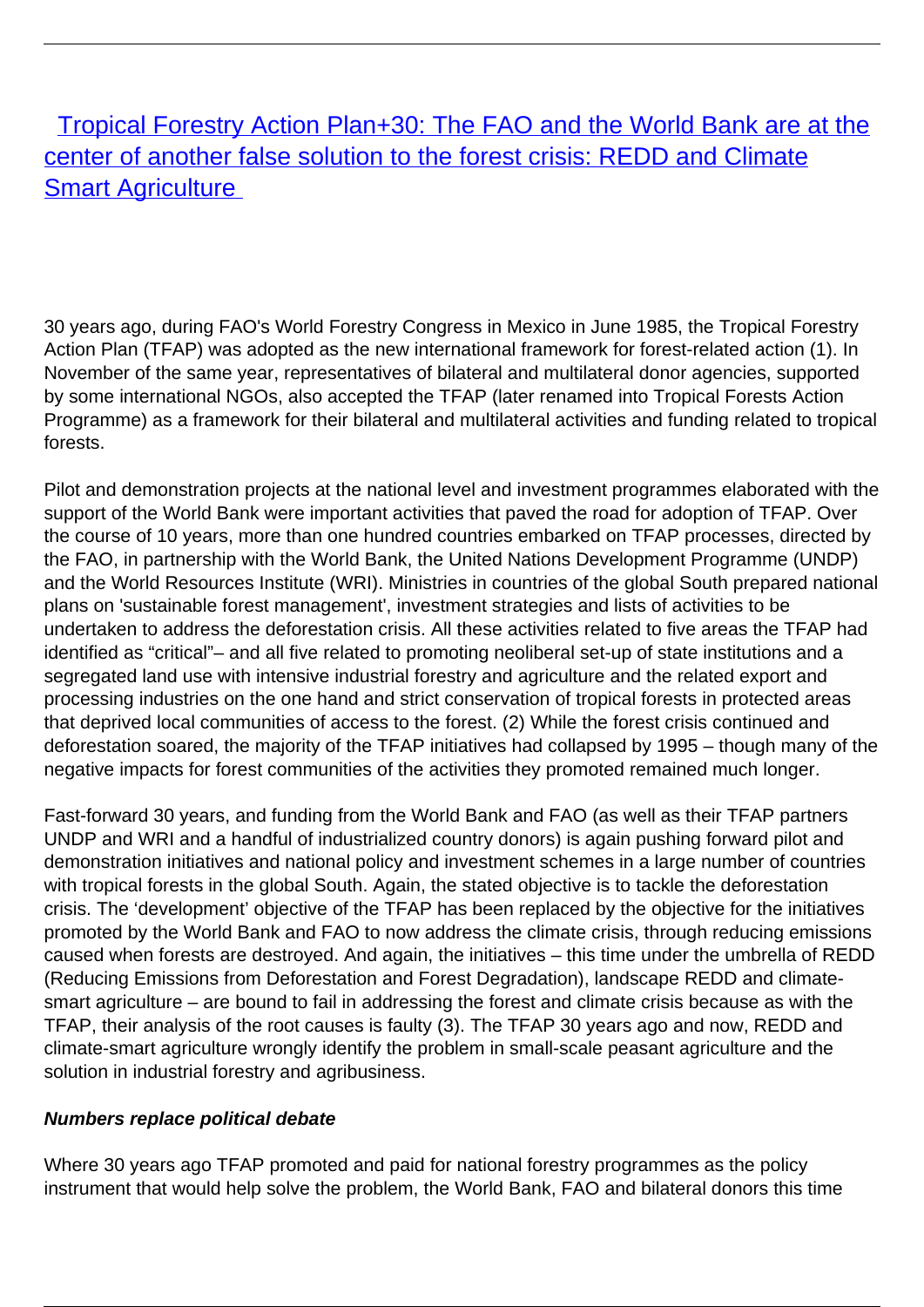around are pushing for forests and agricultural landscapes be made to fit into the balance sheets of accountants. Since 2005, funding for forest carbon inventories (accounts of the amount of carbon stored in trees and soils in an specific area), forest carbon mapping (showing where forests are with lots of carbon stored in the trees, using largely satellite technologies), forest carbon assessments and investment plans based on experimental 'performance-based' carbon payments (payments that depend on the results of an specific carbon project) has skyrocketed. And the FAO, the World Bank and the same bilateral donors that 30 years ago funded most TFAP activities are now financing these carbon assessments and mapping and methodology activities.

In the discussions on REDD and climate-smart agriculture, carbon assessments and mapping are often presented as technical exercises, yet they are fundamentally political: These accounting and mapping exercises are essential elements in the construction of the story of where the problem lies and what solutions are proposed to the forest and climate crisis. Accounting exercises as part of REDD model projects that focus on changing shifting cultivation towards more sedentary forms of agriculture and climate-smart agriculture pilot projects emphazising the need of yield increases in peasant agriculture produce the 'objective numbers' that then help present the false picture that peasant agriculture and shifting cultivation of forest peoples are the problem (4).

Another example for how carbon accounting is used to manufacture a particular interpretation of the problem and marginalize others is the FAO's "Climate-smart agriculture for development" webpage (5). The page lists five initiatives that either focus on or include carbon assessments in forests and agriculture as a main component. The Mitigation of Climate Change in Agriculture (MICCA) Programme includes in its areas of work, "Monitoring and Assessment of Greenhouse Gas Emissions; Mitigation Potential in Agriculture; Pilot projects: putting climate-smart agriculture into practice (6)." The UN-REDD Programme (7), guided by FAO, UNDP and the UN Environmental Programme and which collaborates with MICCA, opens its webpage with the headings "Measurement, Reporting and Verification". Moreover, two programmes supported by the European Union, the Swedish International Development Agency (SIDA) and the MICCA Programme seek to further advance the carbon accounting. The Ex-Ante Carbon-balance Tool (EX-ACT), which is a landbased accounting system developed by FAO that estimates changes of carbon storage on forest and agricultural land and the Economics and Policy Innovations for Climate-Smart Agriculture (EPIC) programme, with the "ultimate objective" "to support developing and in-transition countries to formulate agricultural investment proposals to increase resilience to climate change and promote CSA [climate-smart agriculture]." (8) Many names for more or less the same thing: Making forests fit on a carbon accounting scheme!

Not a word in any of the five introductory pages to these initiatives on the fact that industrial agriculture, the agricultural model subtly promoted through these initiatives, is a main driver of deforestation and responsible for the majority of greenhouse gas emissions from the agriculture and forestry sector. Instead, images and 'objective' figures distilled from the carbon accounts are and will be used to reinforce the myths that peasant agriculture and shifting cultivation are the main causes of deforestation.

The booklet "FAO success stories on climate smart agriculture" is another example of the FAO's role in framing deforestation in a way that blames peasant agriculture and shifting cultivation for forest loss and promotes industrial agribusiness and monoculture as solutions. The booklet includes 11 examples of climate smart agriculture. All 11 examples included in the booklet are from countries in the global South (China, Tanzania, Peru, Malawi, Vietnam, Zambia, India, Nigeria, Nicaragua etc.).

Agroecology is also conspicuously absent from the list while several examples are linked to financing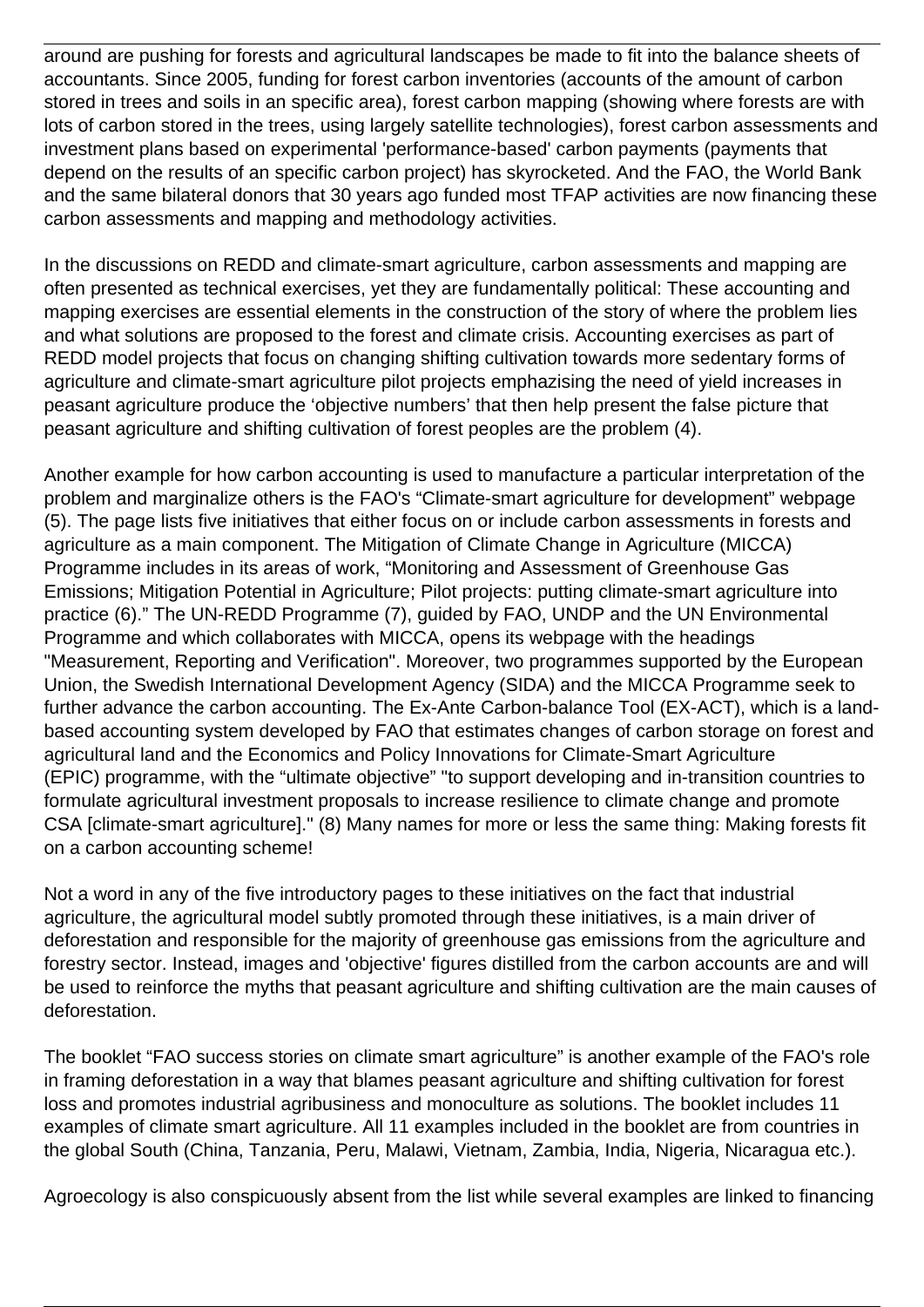through carbon markets. These include pilot projects from Malawi or Zambia, countries with some of the lowest greenhouse gas emissions in the world. Yet, the FAO's 'climate-smart' proposal is that they finance their projects aimed at adjusting to a global climate crisis caused by excessive fossil fuel use in industrialized countries through a carbon market that is based on countries like Malawi and Zambia reducing their already low greenhouse gas emissions so industrialized countries can continue burning oil, coal and gas.

"Turning our farmers' fields into carbon sinks – the rights to which can be sold on the carbon market – will only lead us further away from what we see as the real solution: food sovereignty. The carbon in our farms is not for sale!", La Vía Campesina, a world-wide peasant organization, wrote when governments and corporate lobbyists met in Warsaw, Poland, for the annual UN conference on climate change in 2013. They pointed out what FAO and the World Bank regularly fail to highlight in their presentation of the "deforestation problem": that while agriculture is a major contributor to climate change and forest loss, not everybody growing crops shares the same responsibility for the emissions or the destruction of forests. It is the industrial food system – with its heavy use of chemical inputs, the soil erosion and deforestation that accompanies monoculture plantation farming, and the emphasis on production for export markets – which is the main source of greenhouse gas emissions and deforestation, not shifting cultivation and peasant farming (see [WRM bulletin 204,](http://wrm.org.uy/bulletins/issue-204/) August 2014). By contrast, peasant farming and agroecology, with a focus on food sovereignty are already proving that it is possible to grow food to 'feed the world', and do so producing far fewer emissions than the industrial model of agricultural production of crops for export markets.

Just as TFAP did nothing to halt the drivers of deforestation, it is becoming increasingly obvious that REDD and climate-smart agriculture are not designed to tackle the root causes of forest loss or climate change. Rather, they will help pave the way for industrial agriculture and food production for export to expand even further while industrialized countries are supplied with the carbon credits that will allow them to continue burning oil, coal and gas while at the same time pretending they are reducing emissions. Making visible this construction of the narrative that blames peasant farming and promotes industrial agriculture and carbon markets as (false) solutions will be important throughout 2015 as FAO, the World Bank and their partners will engage in a major push to increase the momentum for REDD and climate-smart agriculture to be included as part of the carbon markets in the next international climate agreement expected to be adopted at the December 2015 UN climate conference in Paris, France.

(1) Committee on Forest Development in the Tropics Tropical Forestry Action Plan. Food and Agriculture Organization of the United Nations. Rome, 1985.

<http://www.ciesin.columbia.edu/docs/002-162/002-162.html>

(2)<http://www.fao.org/docrep/r7750e/r7750e06.htm>

(3) See WRM articles: "REDD moves from forests to landscapes: more of the same, just bigger and with bigger risk to cause harm",

[http://wrm.org.uy/articles-from-the-wrm-bulletin/section1/redd-moves-from-forests-to-landscapes](http://wrm.org.uy/articles-from-the-wrm-bulletin/section1/redd-moves-from-forests-to-landscapes-more-of-the-same-just-bigger-and-with-bigger-risk-to-cause-harm/)[more-of-the-same-just-bigger-and-with-bigger-risk-to-cause-harm/](http://wrm.org.uy/articles-from-the-wrm-bulletin/section1/redd-moves-from-forests-to-landscapes-more-of-the-same-just-bigger-and-with-bigger-risk-to-cause-harm/) ; and "Blue Carbon" and "Blue REDD": Transforming coastal ecosystems into

merchandise[,http://wrm.org.uy/articles-from-the-wrm-bulletin/section1/blue-carbon-and-blue-redd](http://wrm.org.uy/articles-from-the-wrm-bulletin/section1/blue-carbon-and-blue-redd-transforming-coastal-ecosystems-into-merchandise/)[transforming-coastal-ecosystems-into-merchandise/](http://wrm.org.uy/articles-from-the-wrm-bulletin/section1/blue-carbon-and-blue-redd-transforming-coastal-ecosystems-into-merchandise/)

(4) See, "REDD, A Collection of Conflicts, Contradictions and Lies",

WRM,<http://wrm.org.uy/books-and-briefings/redd-a-collection-of-conflicts-contradictions-and-lies/> (5)<http://www.fao.org/climatechange/climatesmart/en/>

(6)<http://www.fao.org/climatechange/micca/en/#approach>

(7) UN-REDD stands for "United Nations Collaborative Programme on Reducing Emissions from